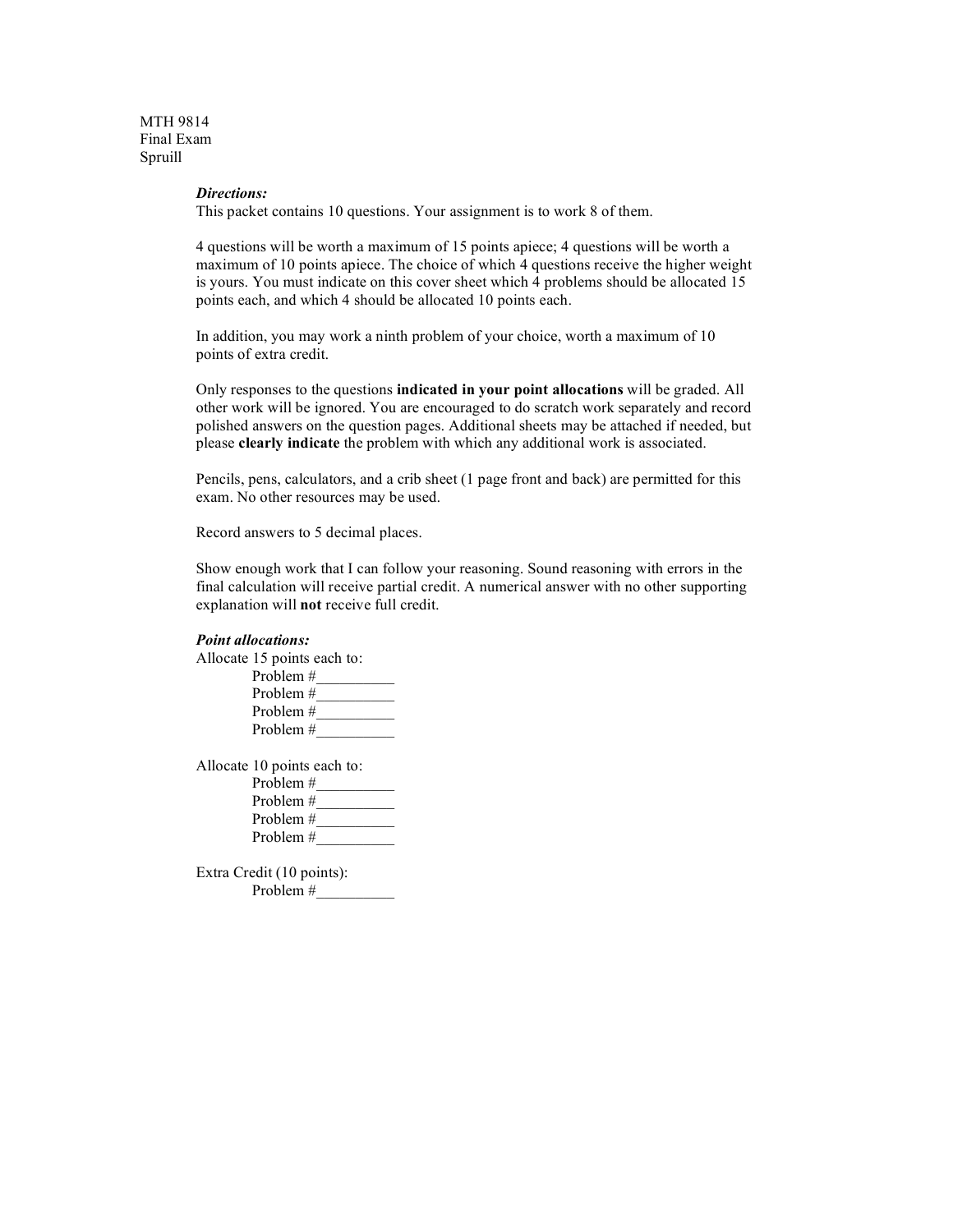Problem #1 The term structure of interest rates is as follows:

| $t$ (years) | r (continuous) |
|-------------|----------------|
| 0.25        | 0.015          |
| 0.5         | 0.02           |
|             | 0.025          |
|             | 0.023          |

(a) What is the discount factor at the maturity  $t = 0.5$  years?

(b) What is the zero rate at maturity  $t = 0.25$  years expressed with semiannual compounding?

(c) What is the forward rate from  $t = 1$  to  $T = 2$  years expressed as a rate of simple interest?

(d) Using linear interpolation in the continuously compounded zero rate, determine the par yield of a bond paying semiannual coupons, expressed with semiannual compounding.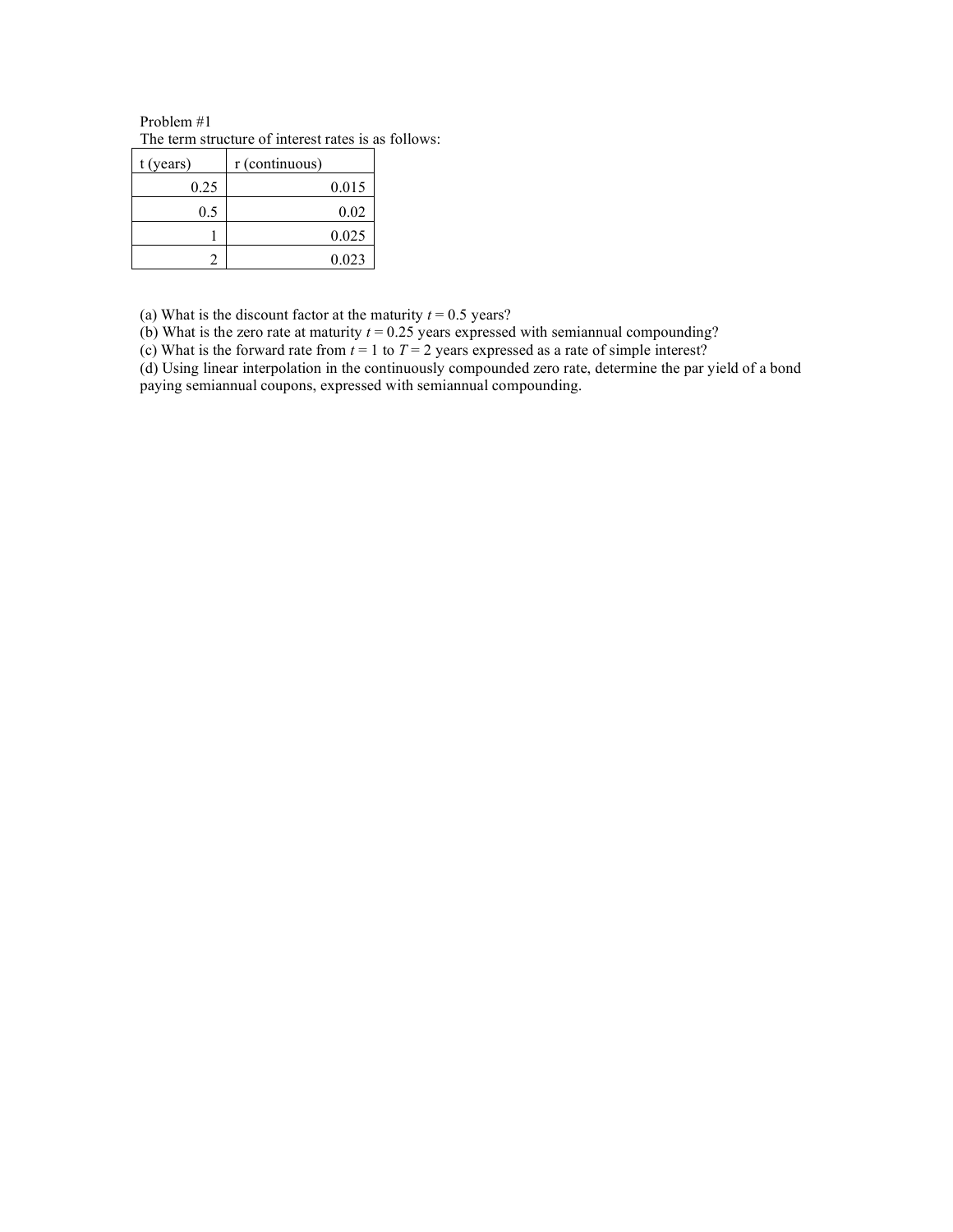A portfolio consists of the following:

A long zero-coupon bond position paying 5

A long put position struck at 20

Two long call positions struck at 20

Two short call positions struck at 30

A long put position struck at 35

All options are European and written on the same underlying; the maturity of the bond and the expiry time of all options are the same.

On a well labeled graph, plot the payoff of this portfolio at option expiry versus the terminal spot price of the underlying in the range 0-40.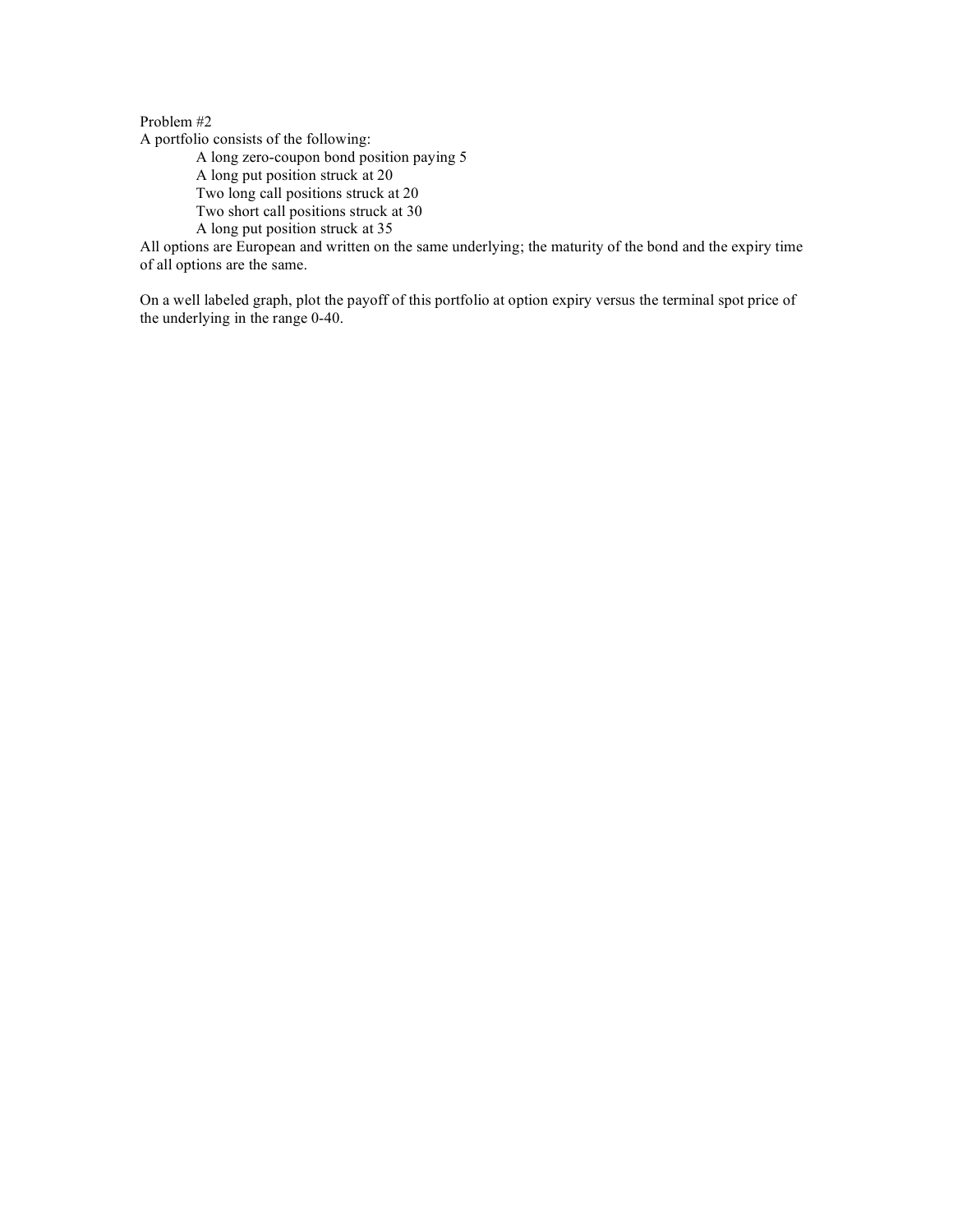A bond paying a coupon rate of 5.5% with semiannual coupons has a maturity of 2 years. The yield of the bond is 4.5% expressed with continuous compounding.

- (a) What is the price of the bond, expressed per 100 notional?
- (b) What is the (Macaulay) duration of the bond?
- (c) What is the convexity of the bond?
- (d) What is the modified duration of the bond?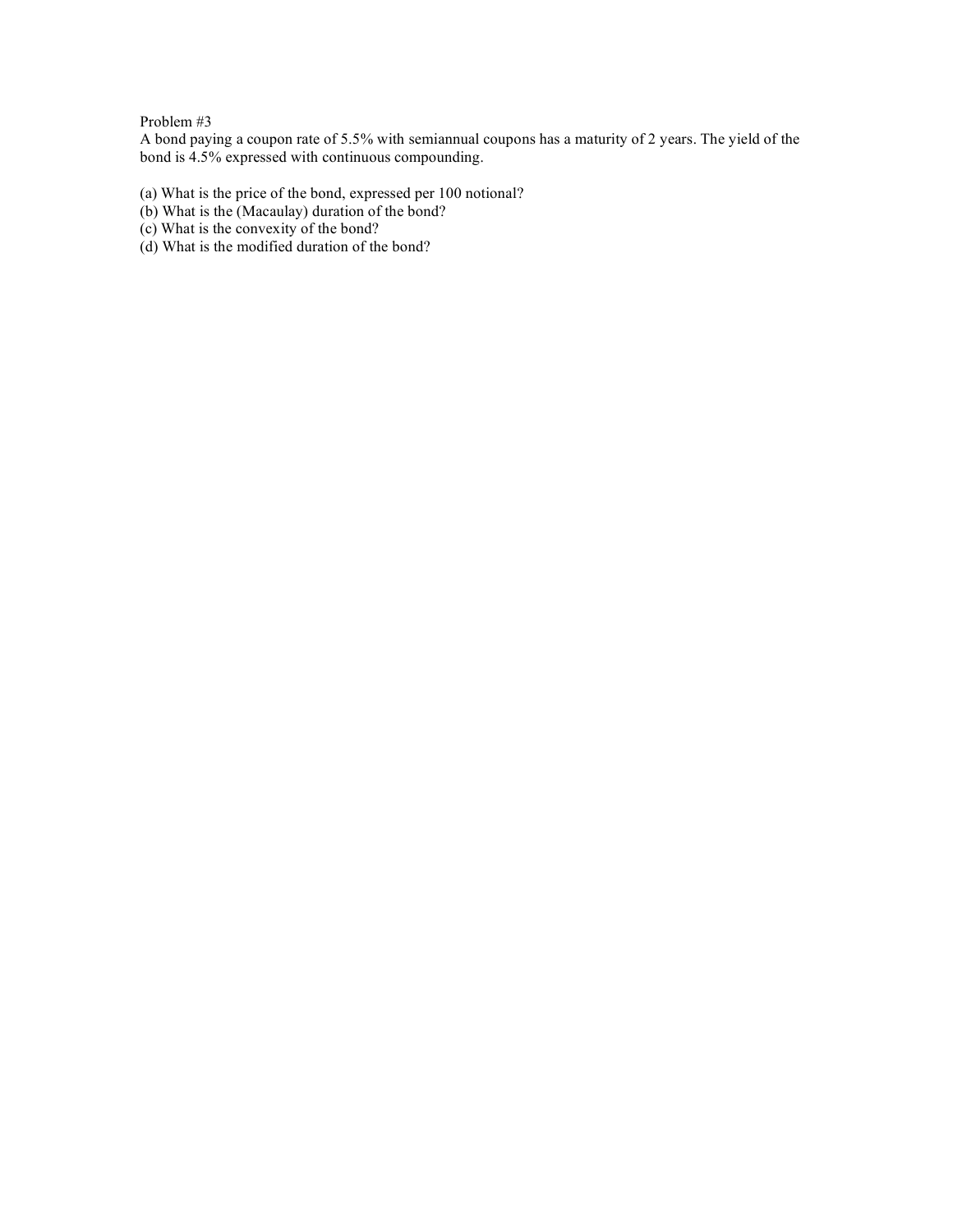For the following questions, the risk-free interest rate is constant at 4%, expressed with continuous compounding.

(a) What is the one-month forward price of an asset trading at 40 today if it pays no dividends?

(b) What is the two-month forward price of an asset trading at 100 today if it pays a continuous dividend at a rate of 2.5%?

(c) What is the three-month forward price of an asset trading at 25 today if it pays a fixed dividend of 2 in one month and 2.5 in two months?

(d) Options with a one-year expiry trade on a particular exotic asset. The price of a European call option on this asset struck at 35 is 3.24452; the price of a European put option on this asset struck at 35 is 4.68570. What is the option-implied one-year forward price of the asset?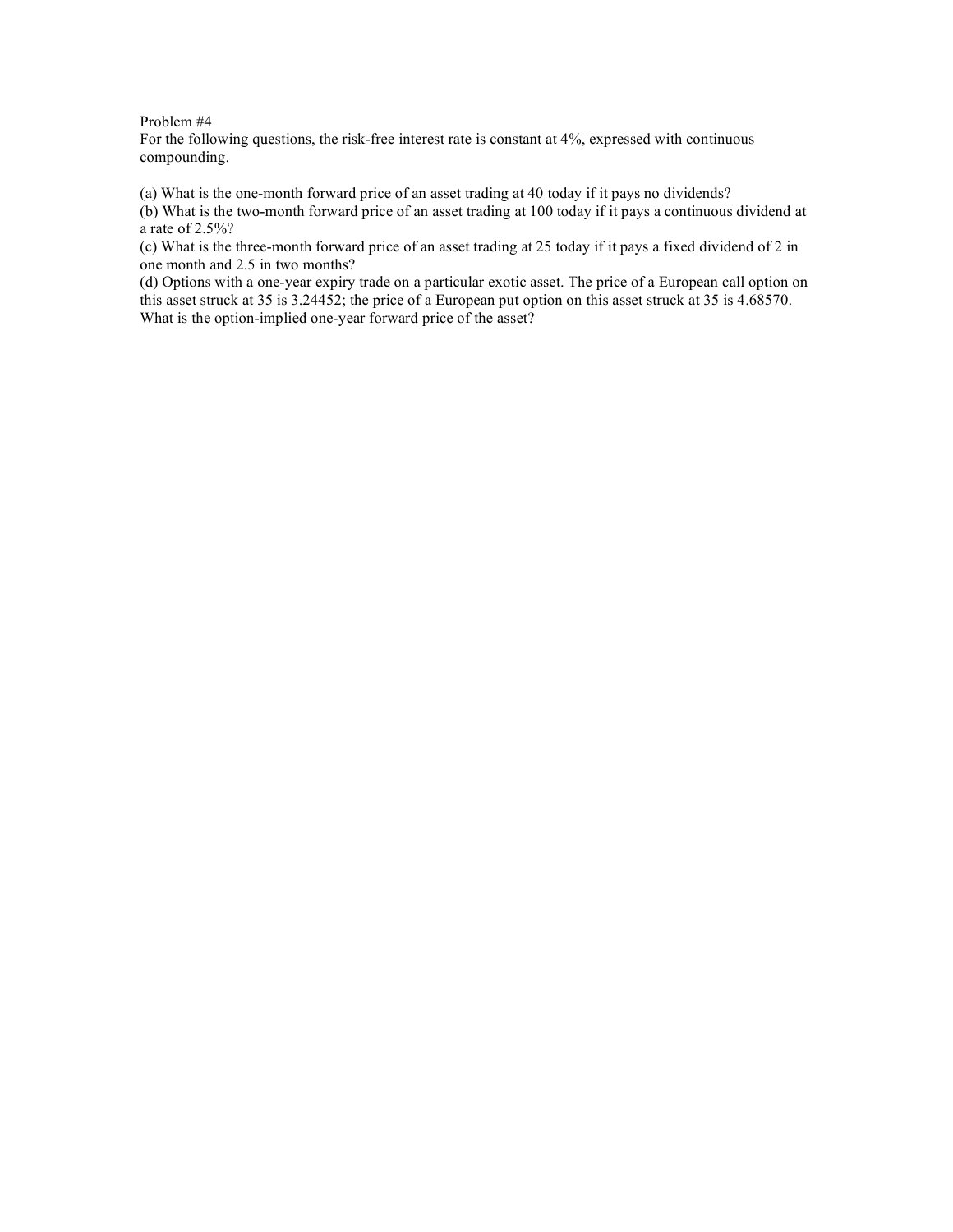Problem #5 The term structure of discount factors is as follows:

| t (years) | discount factor |
|-----------|-----------------|
| 0.5       | 0.975309912     |
|           | 0.955997482     |
| 15        | 0.927743486     |
|           | 0.900324523     |

(a) What is the par swap rate to 2 years when payments on the fixed leg occur annually?

(b) What is the par swap rate to 2 years when payments on the fixed leg occur semiannually?

(c) What is the forward par swap rate for a swap that commences in 1 year and has a tenor of 1 year if payments on the fixed leg occur semiannually?

(d) What is the present value of a 1-year swap with notional 100 commencing in 1 year if the holder pays a fixed rate of 2.5% and payments occur semiannually?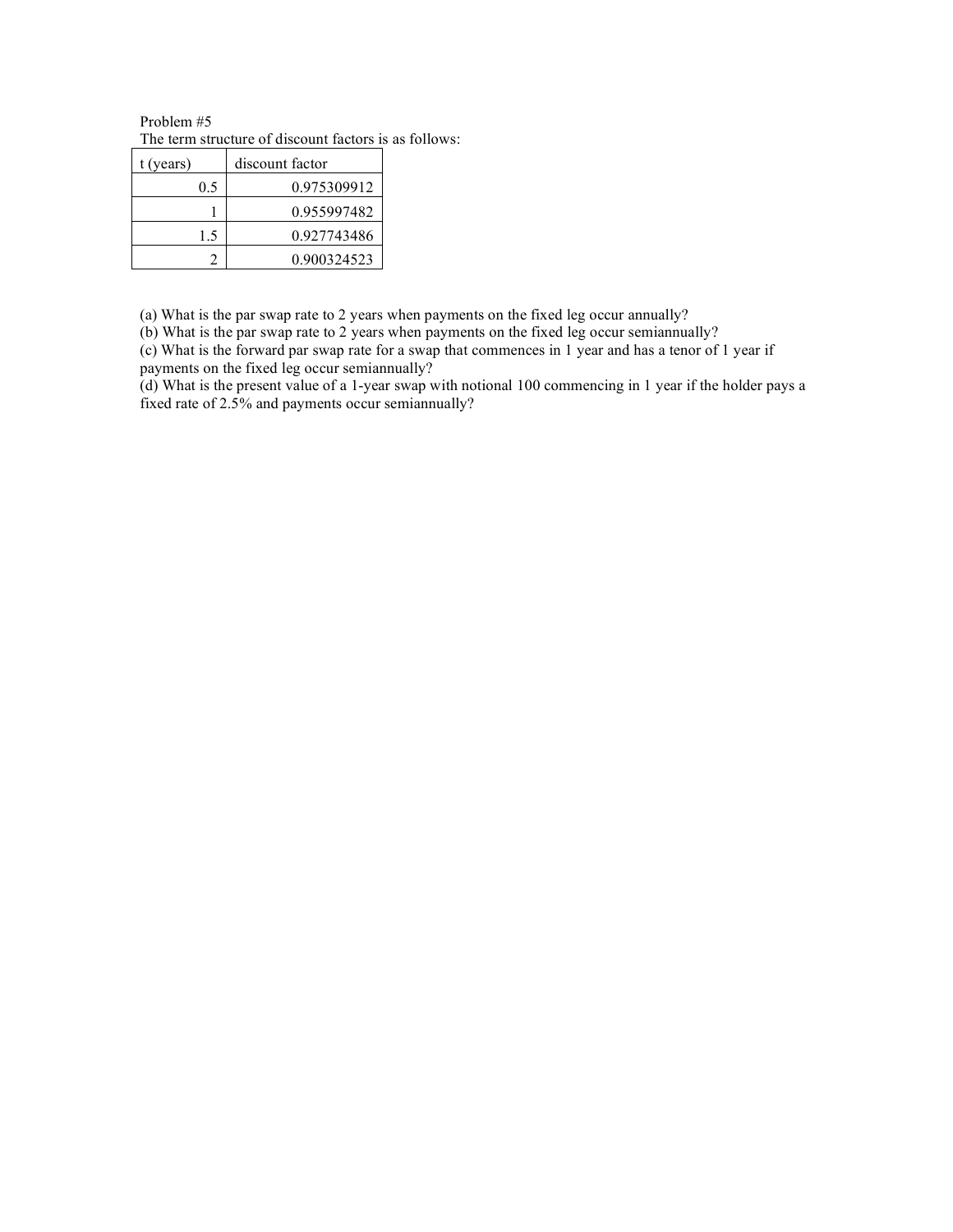### Problem #6 An option portfolio consists of the following positions:

| position   | quantity | option delta | option gamma | option vega |
|------------|----------|--------------|--------------|-------------|
| Long Call  | 100      | 0.461        | 0.02         | 0.198       |
| Long Put   | 35       | $-0.249$     | 0.016        | 0.158       |
| Short Call | 70       | 0.291        | 0.017        |             |

The following hedging instruments are available in the market:

| position | quantity | option delta | option gamma | option yega     |
|----------|----------|--------------|--------------|-----------------|
| hedge 1  |          | .1277        | 0.019        | 189             |
| hedge 2  |          | $-0.439$     | 0.02         | 19 <sup>7</sup> |

Additionally, the underlying can be traded for hedging purposes.

For the following questions, assume that the hedging instruments and the underlying can be traded in any quantity, including fractional quantities.

(a) Determine the aggregate delta, gamma, and vega of the portfolio.

(b) Determine the quantities of hedge 1 and underlying that, if added to the portfolio, make it gamma- and delta-neutral.

(c) Determine the quantities of hedge 2 and underlying that, if added to the portfolio, make it vega- and delta-neutral.

(d) Determine the quantities of hedge 1, hedge 2, and underlying that, if added to the portfolio, make it gamma-, vega-, and delta-neutral.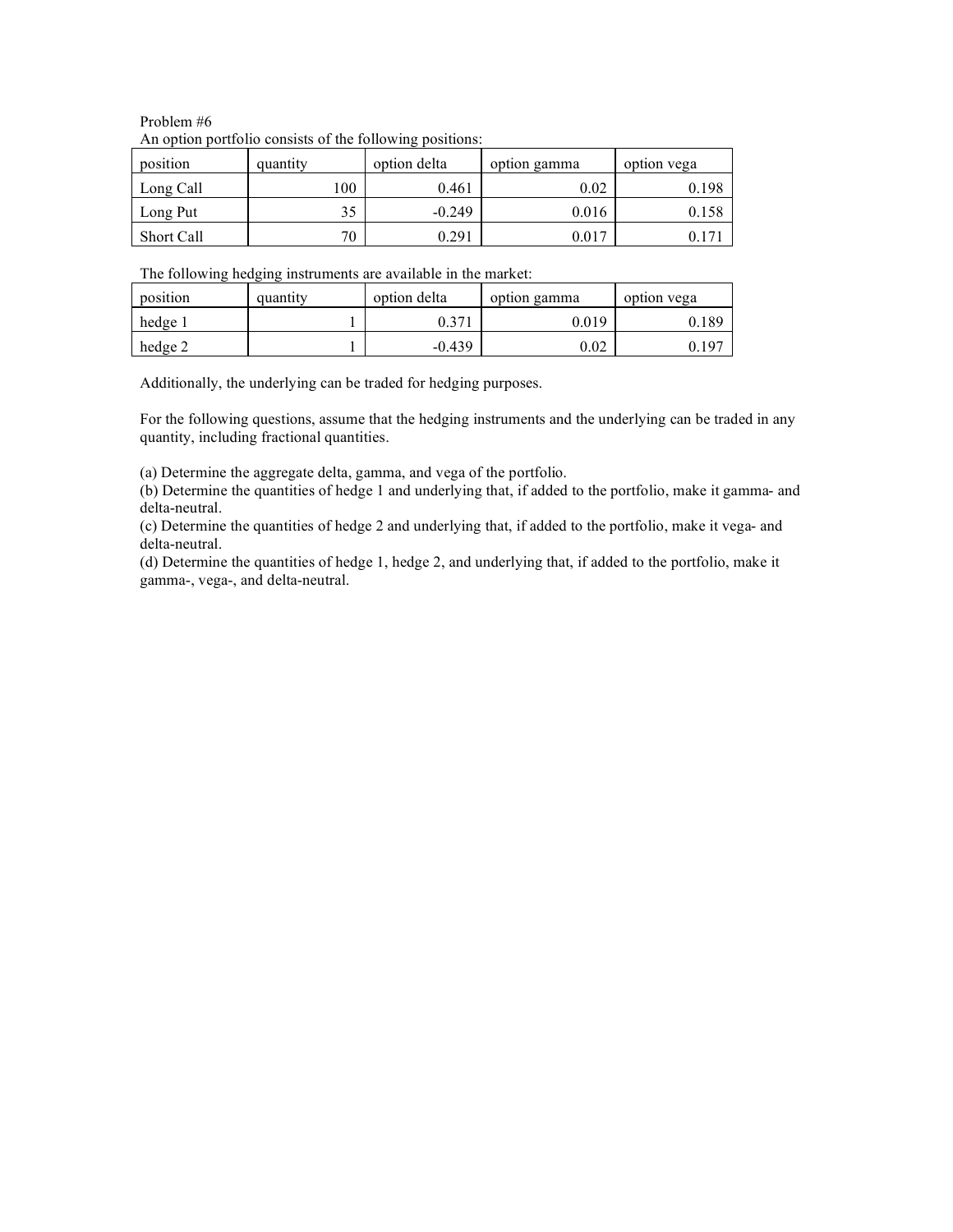A risky issuer has a continuous-time hazard rate  $\lambda = 0.01$  to all maturities. The risk-free interest rate is 5% to all maturities, expressed with continuous compounding.

(a) What is the unconditional probability of default of the issuer between now and 6 months from now? Between 6 months from now and a year from now?

(b) What is the present value of a bond from this issuer with a 1-year maturity that pays a coupon of 5.8% semiannually? Assume 100 notional and no recovery in the event of default.

(c) Make the simplifying assumption that default, if it occurs, can only occur at  $t = 0.5$  years or  $t = 1$  year, and that the default probabilities for each period are as above in (a). If the recovery rate in the event of default is 40%, what is the present value of the bond in (b)? (Assume that, if default occurs at a time when a bond payment is due, then the payment is *not* made. The recovery is only on the principal amount, not on any accrued coupon of the bond.)

(d) Under the default model above in (c), what is the one-year par CDS spread for this issuer? (Assume that, in the event of default, the protection buyer must pay the accrued premium up to the time of default.)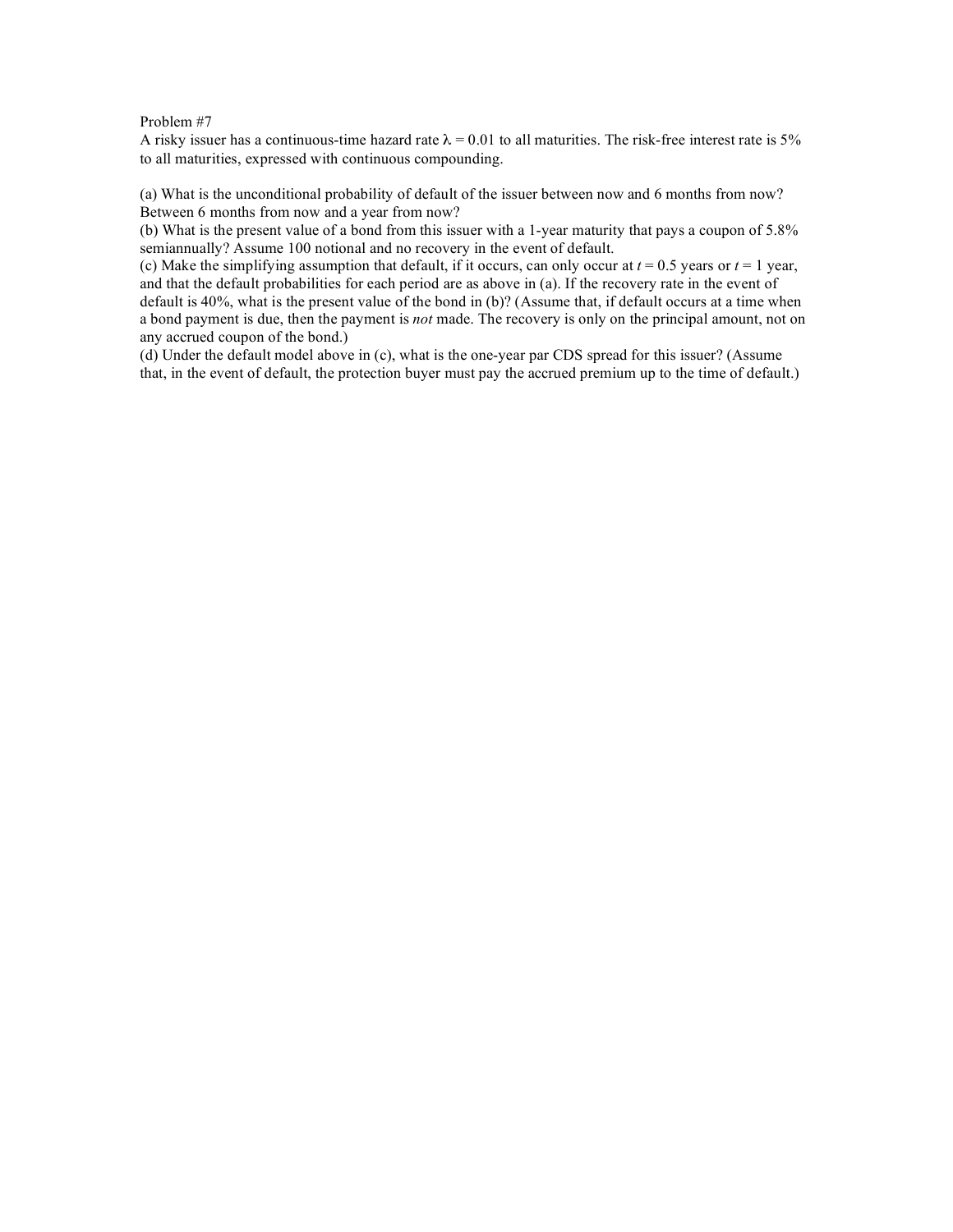The binomial tree method for option pricing was initially proposed by Cox, Ross, and Rubinstein, who determined the up and down step sizes of the tree by setting:

$$
u = e^{\sigma \sqrt{\Delta t}}
$$

$$
d = \frac{1}{\sigma}
$$

$$
u = -\frac{u}{u}
$$

…where  $\sigma$  is the annual volatility of the underlying and  $\Delta t = T/N$ , with *T* the time to expiry of the option in years, and *N* the number of time steps in the binomial model.

For this problem, we consider an underlying that pays no dividends under the following market conditions:

 $S_0 = 100$  $σ = 0.5%$ 

 $r = 6.5\%$  (expressed with continuous compounding)

We wish to use the CRR parameterization to price an option on this underlying with an expiry of 0.75 years.

(a) Calculate the size of up and down steps *u* and *d* and the values of the transition probabilities  $p_u$  and  $p_d$  if we price the option on a tree with  $N = 250$  time steps.

(b) The CRR parameterization is not unconditionally stable: In particular, this model is apt to fail for underlying assets with low volatility when the number of time steps is small. To illustrate this fact, show that the CRR parameterization is not arbitrage-free in the case above if  $N = 100$  time steps.

(c) Assuming an asset that pays no dividends, develop a general expression for the minimum number of time steps  $N_{min}$  necessary to price an option with expiry *T* on an underlying with volatility  $\sigma$  when the continuously compounded risk-free rate is *r*.

(d) Use your expression above in (c) to calculate *Nmin* for this particular case, and verify that the resulting model is arbitrage-free.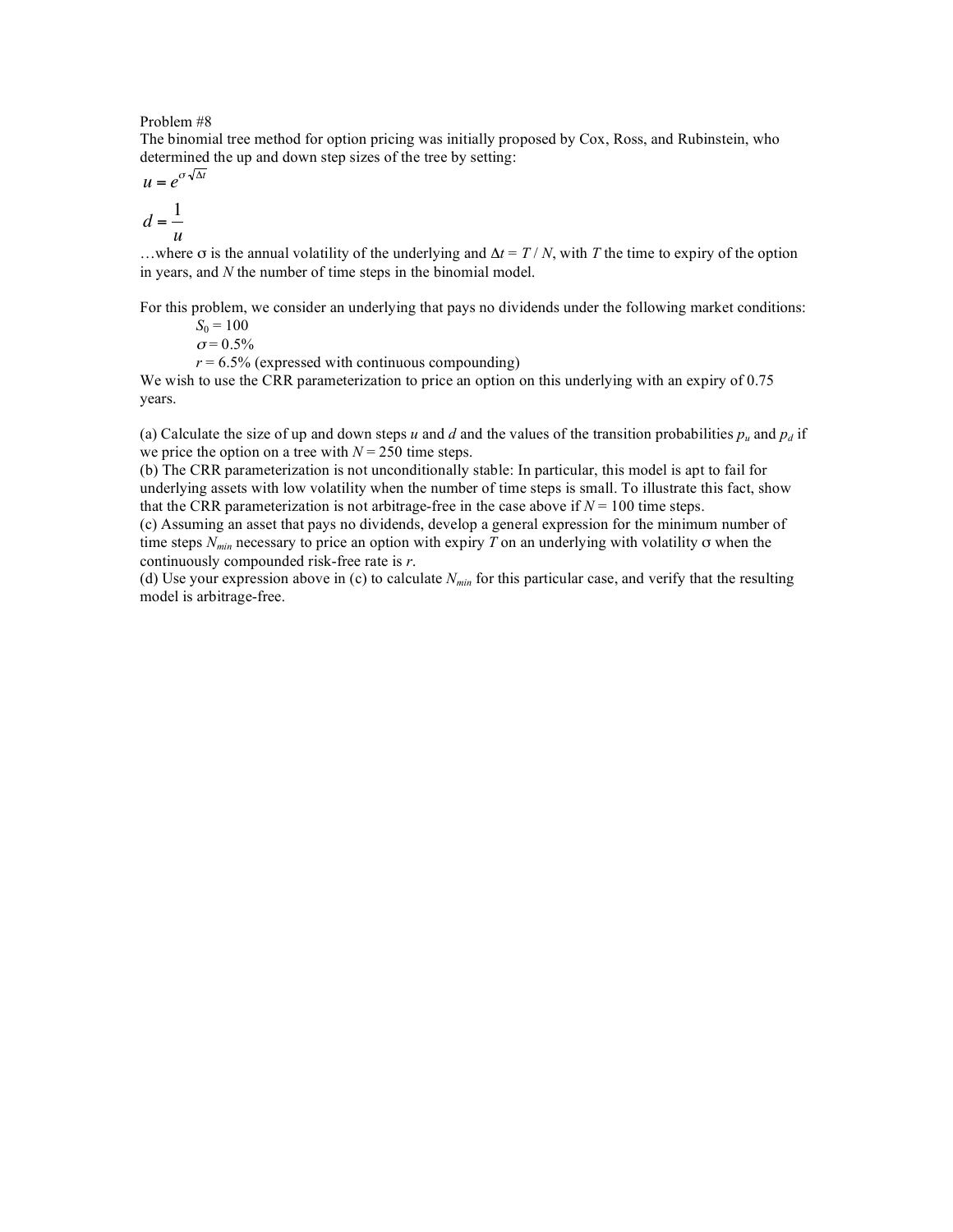The current exchange rate between currency A and currency B is 1.25 units of currency B per unit of currency A. The risk-free rate to all maturities is 3% in currency A and 5% in currency B, both expressed with continuous compounding.

You are an investor whose domestic currency is currency A; you are long a zero-coupon bond that pays 100 units of currency B in 6 months.

(a) What is the present value of the bond, expressed in your domestic currency A?

(b) You enter into an FX forward agreement to pay 100 in currency B and receive a fixed amount in currency A in 6 months. What is the fair forward exchange rate, expressed in units of currency B per unit of currency A?

(c) After you enter into the agreement, currency B strengthens dramatically so that the current exchange rate is now 1.2 units of currency B per unit of currency A. What is the change in present value of the bond, expressed in your domestic currency A?

(d) Under the scenario above in (c), what is the change in present value of the entire portfolio (bond  $+ FX$ forward)?